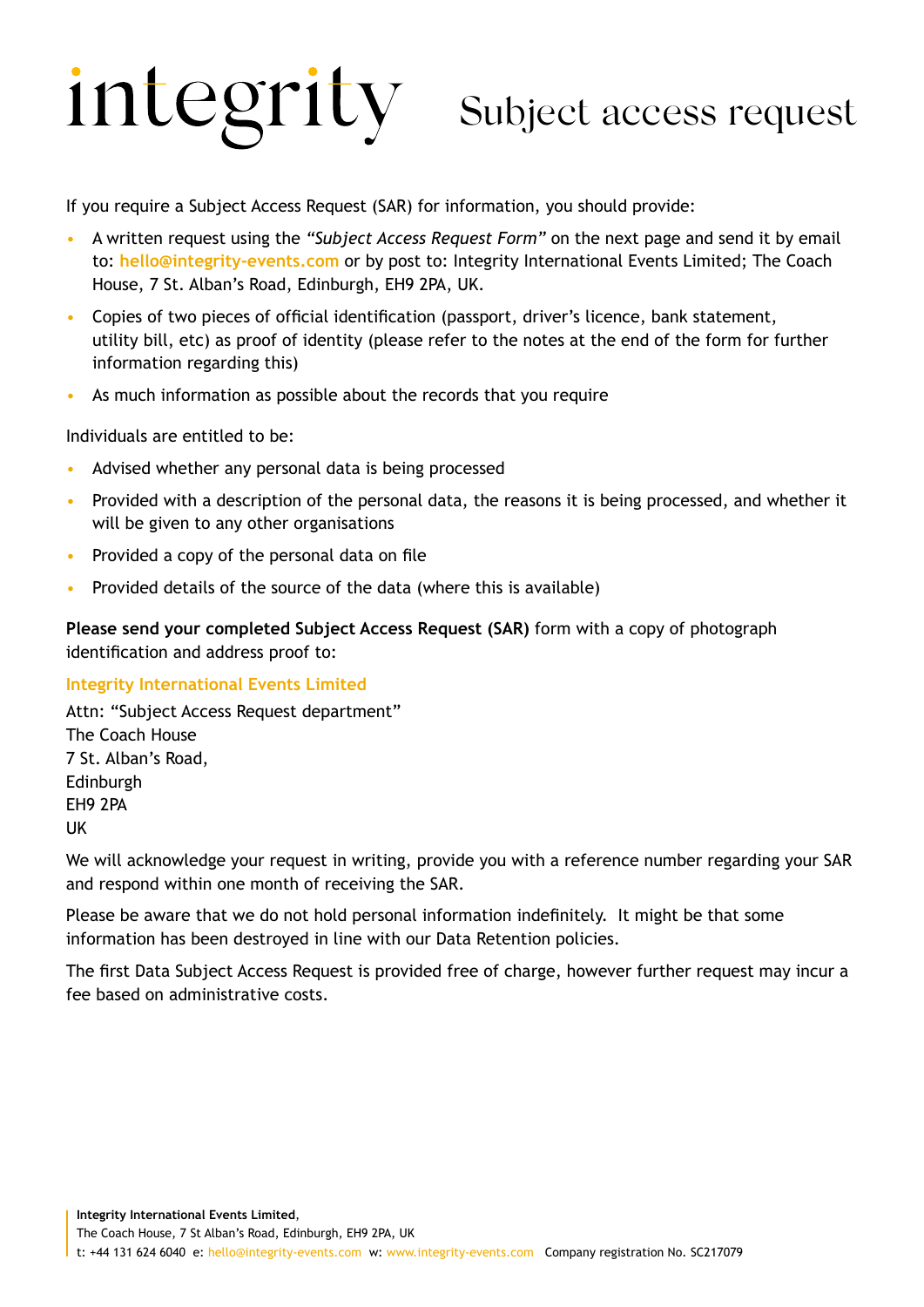## integrity

### Subject access request form

It is suggested you use this. Please complete this form when making a subject access request (SAR) in order to provide us with sufficient information to efficiently process your application.

| Title:                                                               | Date of birth:<br>(day/month/year)            |  |
|----------------------------------------------------------------------|-----------------------------------------------|--|
| First name:                                                          |                                               |  |
| Any other names that you are known by that may assist in the search: |                                               |  |
| Family name/Surname:                                                 |                                               |  |
| Daytime telephone number:                                            |                                               |  |
| Email address:                                                       |                                               |  |
| Current address:                                                     |                                               |  |
| Postcode:                                                            |                                               |  |
| Last Integrity event attended:                                       |                                               |  |
| City:                                                                | Status (delegate,<br>speaker, sponsor, etc.): |  |

Records requested:

(please provide us with details of which data/information you required from us)

### *Proof of Identity*

To help us establish your identity your application must be accompanied by **two** pieces of identification that between them clearly show your name, date of birth and current address.

Please enclose a copy of one of the following as proof of identity: passport or photocard driving licence, birth or adoption certificate and a copy of a bank statement or utility bill dated within the last three months.

This is to ensure that we are only sending information to the data subject and not to a third party. If none of these are available, please contact:

**Subject Access Request department** at **hello@integrity-events.com** for further advice on other acceptable forms of identification.